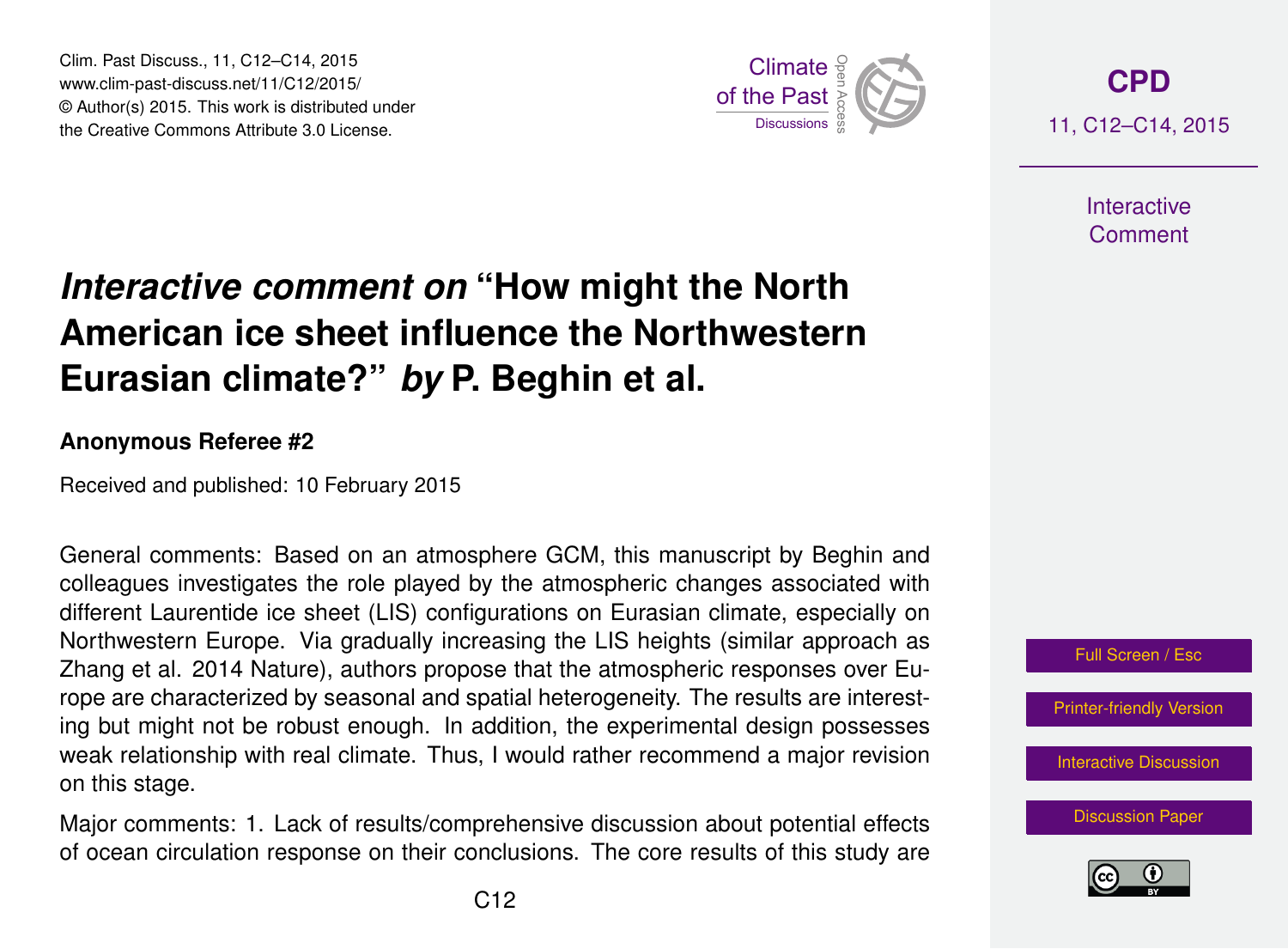based on AGCM simulations, in which the sea surface properties (e.g. SST) are fixed to the LGM outputs. This approach is able to well evaluate the initial responses of atmosphere circulation to the changed boundary conditions (here is LIS), but cannot provide in-depth information on the real climate (incl. atmosphere-ocean interaction). In the model setup of this study, prescribed LIS changes encompass two extreme cases (e.g. the white and flat LIS and the LGM LIS) and the cases in between. This large spread of LIS heights will significantly affect ocean circulation, for instance, the Atlantic Meridional Overturning Circulation (AMOC) (e.g. Ullman et al 2013 CP, Zhang et al 2014 Nature), potentially leading to different patterns of the temperature and precipitation over Europe in comparison to the fixed ocean boundary. I would recommend to additionally performing another suit of sensitivity experiment in which a different ocean boundary is used to force the atmosphere. For instance, the ocean boundaries from the fully coupled 00dhL and noIS simulations. If performing additional simulations were not possible, however, the authors would have to carefully discuss this issue in the revised version (which is not at all considered in this version).

2. The authors show plenty of anomaly fields from different LIS simulations to support their arguments. But without any significance test, it is hard to evaluate whether the contrasts associated with different LIS configurations are robust as well as the proposed mechanisms. Thus I would suggest here to include the corresponding t-test at least amongst simulations of noIS, 00dhL, 50dhL and 100dhL. In addition, it would be better to provide the ice sheet mask in all corresponding figures.

3. In the part associated with AGCM outputs, the authors carefully demonstrate the mechanisms accounting for different temperature and precipitation responses over different regions of Europe. From my point of view, there is no flaw on the logic but on the way to clearly present the results. As two main factors accounting for the ice sheet mass balance, I would recommend two sections associated with temperature and precipitation in this part, and putting the corresponding mechanisms as the subsections.

4. The ice sheet modeling part is the most novel part in the whole manuscript. In

## **[CPD](http://www.clim-past-discuss.net)**

11, C12–C14, 2015

**Interactive Comment** 



[Printer-friendly Version](http://www.clim-past-discuss.net/11/C12/2015/cpd-11-C12-2015-print.pdf)

[Interactive Discussion](http://www.clim-past-discuss.net/11/27/2015/cpd-11-27-2015-discussion.html)

[Discussion Paper](http://www.clim-past-discuss.net/11/27/2015/cpd-11-27-2015.pdf)